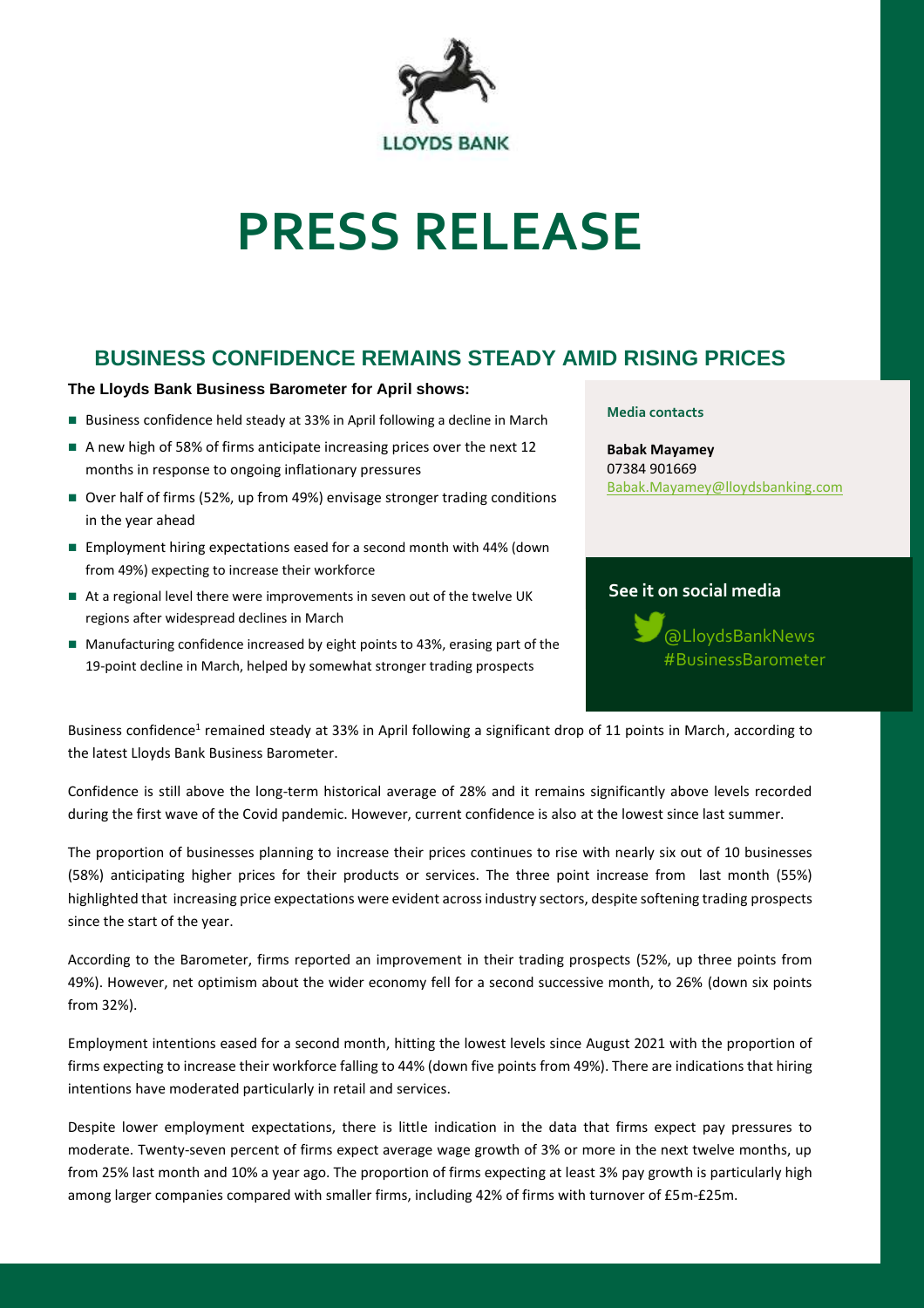

**Hann-Ju Ho, Senior Economist Lloyds Bank Commercial Banking, said:** "April's data is mixed and follows the significant decline in business confidence in March after Russia's invasion of Ukraine. Although firms reported a partial recovery in their trading prospects, optimism for the wider economy declined for a second successive month.

"Positives remain as overall confidence is above the long-term average, but it is still expected that growth will moderate over the coming months and many businesses will remain cautious as they face into these headwinds."

## **REGIONAL AND SECTOR INSIGHTS**

Recent volatility in regional business confidence continued in April. Despite improvements in seven out of the twelve UK regions, confidence remains lower than two months ago due to ongoing inflationary pressures and the war in Ukraine.

April saw particularly strong rebounds in Wales (up 25 points to 20%), the South East (up 19 points to 30%), the South West (up 16 points to 24%) and Northern Ireland (up 15 points to 33%). There were also rises in Scotland (up 11 points to 28%), the West Midlands (up 10 points to 42%) and the North East (up three points to 39%).

In contrast, the largest falls were in London (down 20 points to 40%), Yorkshire and the Humber (down 16 points to 41%) and the North West (down 13 points 32%), with smaller declines in the East Midlands (down six points to 16%) and the East of England (down five points to 34%).

Overall, confidence is highest in the West Midlands, Yorkshire and the Humber and London despite declines in the latter two. The lowest confidence is in the East Midlands, Wales and the South West despite sizeable improvements in the latter two this month.

From a sector perspective, manufacturing confidence increased by eight points to 43%, erasing part of the 19-point decline in March, helped by somewhat stronger trading prospects.

Retail and services confidence, however, were little changed on the month and is weaker than at the start of the year, with businesses increasingly concerned about the outlook for the wider economy. Retail confidence edged up one point to 29%, while services confidence was unchanged at 32%. Construction confidence fell for a second month to 33%, but is still on a par with the all-sector average.

**Paul Gordon, Managing Director for SME and Mid Corporates, Lloyds Bank Commercial Banking, said:** "The challenges that businesses are facing continue to grow with no clarity on when inflationary or supply-chain pressures will ease alongside the ongoing war in Ukraine. To respond to this, businesses should ensure they keep a tight rein on input costs to ease pressure on margins wherever possible and keep in close contact with suppliers so disruption to any raw materials is kept to a minimum.

"However, we can already draw positives from some of the changes at a regional and sector level in April, which demonstrates that businesses are not being universally impacted by the challenges faced.

"While the prospects for the months ahead remain uncertain, we remain by the side of businesses as they continue to navigate any challenges they face."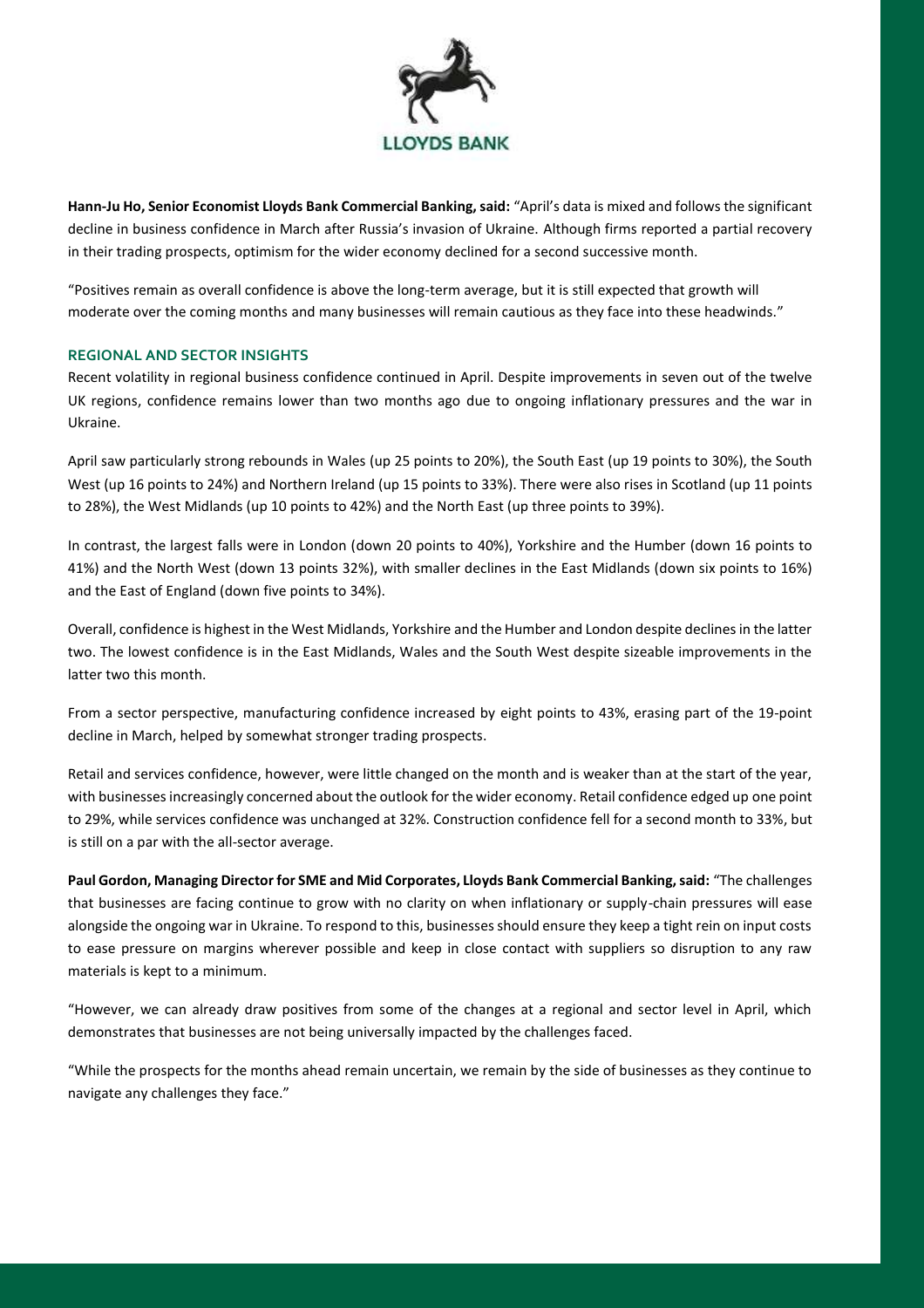

#### **Chart 1: Business confidence steady after the March drop Chart 2: Hiring intentions ease for a second month**





#### **Chart 3: Little indication wage growth is moderating Chart 4: Net balance for prices reach a new high**





#### **Chart 5: Confidence rises in over half of the UK's regions this month**



**Chart 6: Retail and services underperform**